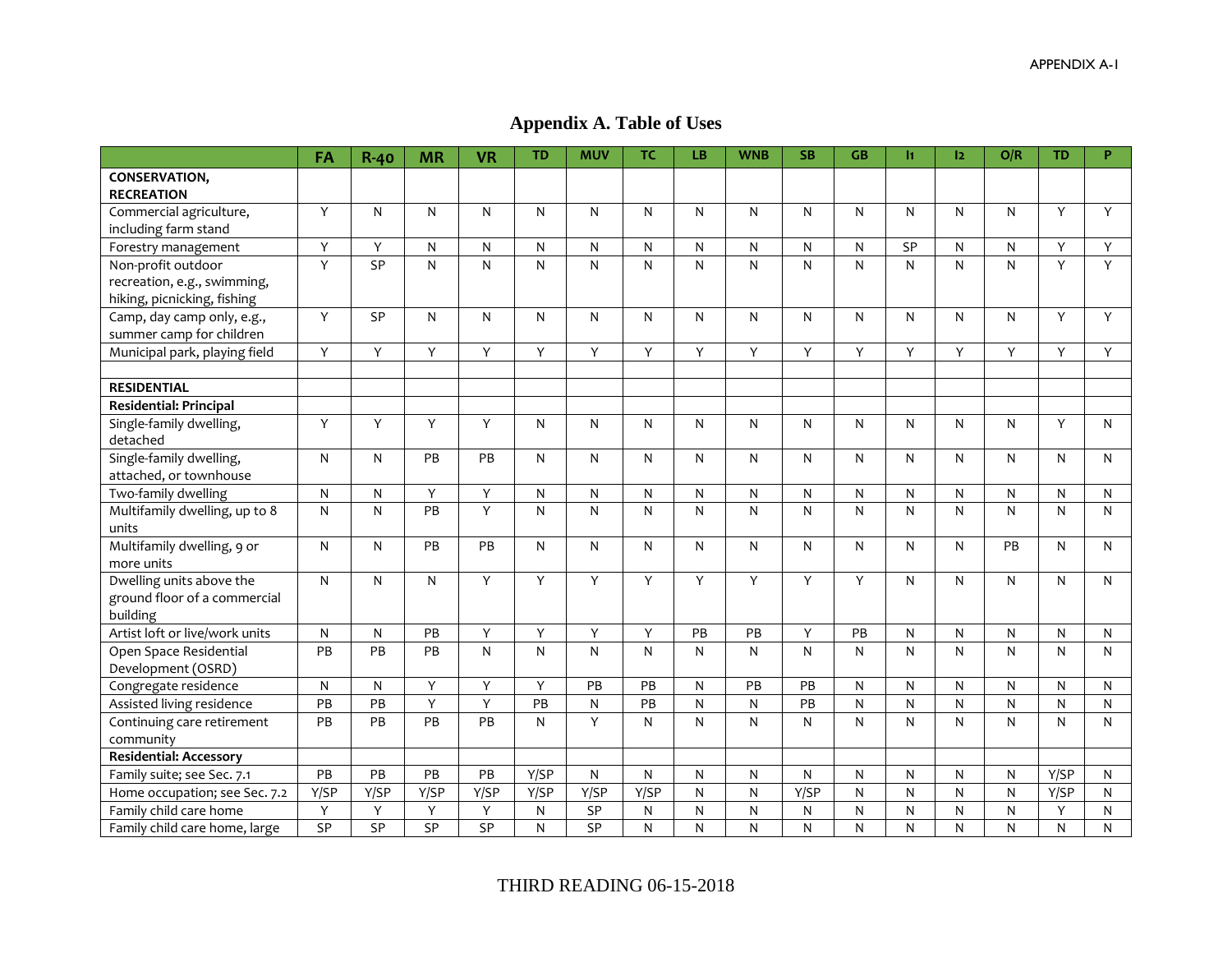|                                                | FA           | $R-40$    | <b>MR</b>    | <b>VR</b> | <b>TD</b>    | <b>MUV</b>   | <b>TC</b>    | LB           | <b>WNB</b>   | <b>SB</b> | <b>GB</b>    | $\mathbf{H}$ | 2         | O/R       | <b>TD</b>    | P. |
|------------------------------------------------|--------------|-----------|--------------|-----------|--------------|--------------|--------------|--------------|--------------|-----------|--------------|--------------|-----------|-----------|--------------|----|
| Room and board for not more                    | Y            | Y         | Y            | Y         | N            | SP           | N            | $\mathsf{N}$ | N            | SP        | N            | N            | N         | N         | $\mathsf{N}$ | N  |
| than two borders                               |              |           |              |           |              |              |              |              |              |           |              |              |           |           |              |    |
| Parking of one light                           | Y            | Y         | Y            | Y         | Y            | Y            | Y            | Y            | Y            | Y         | Y            | <b>SP</b>    | SP        | <b>SP</b> | <b>SP</b>    | N  |
| commercial vehicle                             |              |           |              |           |              |              |              |              |              |           |              |              |           |           |              |    |
| Parking of two light                           | SP           | SP        | SP           | SP        | SP           | SP           | SP           | <b>SP</b>    | SP           | SP        | SP           | SP           | SP        | SP        | <b>SP</b>    | N  |
| commercial vehicles (three is                  |              |           |              |           |              |              |              |              |              |           |              |              |           |           |              |    |
| prohibited)                                    |              |           |              |           |              |              |              |              |              |           |              |              |           |           |              |    |
| Private game court                             | PB           | Y         | PB           | PB        | $\mathsf{N}$ | ${\sf N}$    | N            | $\mathsf{N}$ | $\mathsf{N}$ | N         | $\mathsf{N}$ | Y            | Y         | Y         | $\mathsf{N}$ | Y  |
| PUBLIC, INSTITUTIONAL,                         |              |           |              |           |              |              |              |              |              |           |              |              |           |           |              |    |
| <b>PHILANTHROPIC</b>                           |              |           |              |           |              |              |              |              |              |           |              |              |           |           |              |    |
| Municipal facility                             | Y            | Y         | Υ            | Υ         | Υ            | Y            | Y            | Y            | Y            | Υ         | Υ            | $\mathsf Y$  | Y         | Υ         | Y            | Y  |
| Cemetery, private, which may                   | <b>SP</b>    | <b>SP</b> | $\mathsf{N}$ | N         | $\mathsf{N}$ | N            | N            | $\mathsf{N}$ | $\mathsf{N}$ | N         | $\mathsf{N}$ | SP           | SP        | SP        | $\mathsf{N}$ | SP |
| include a crematorium                          |              |           |              |           |              |              |              |              |              |           |              |              |           |           |              |    |
| Hospital                                       | PB           | PB        | ${\sf N}$    | ${\sf N}$ | $\mathsf{N}$ | ${\sf N}$    | $\mathsf{N}$ | $\mathsf{N}$ | N            | N         | PB           | PB           | PB        | N         | $\mathsf{N}$ | N  |
| Nursing home, rest home,                       | PB           | PB        | PB           | N         | $\mathsf{N}$ | N            | PB           | $\mathsf{N}$ | $\mathsf{N}$ | PB        | PB           | N            | N         | N         | N            | N  |
| similar long-term residential-                 |              |           |              |           |              |              |              |              |              |           |              |              |           |           |              |    |
| congregate care, which may                     |              |           |              |           |              |              |              |              |              |           |              |              |           |           |              |    |
| include accessory adult day                    |              |           |              |           |              |              |              |              |              |           |              |              |           |           |              |    |
| care                                           |              |           |              |           |              |              |              |              |              |           |              |              |           |           |              |    |
| Adult day care and/or respite<br>care services | PB           | PB        | PB           | PB        | N            | N            | PB           | N            | $\mathsf{N}$ | PB        | PB           | N            | N         | N         | N            | N  |
| Function hall, community                       | PB           | N         | N            | PB        | PB           | PB           | PB           | N            | N            | PB        | PB           | N            | N         | N         | N            | N  |
| center, similar non-                           |              |           |              |           |              |              |              |              |              |           |              |              |           |           |              |    |
| commercial place of assembly                   |              |           |              |           |              |              |              |              |              |           |              |              |           |           |              |    |
|                                                |              |           |              |           |              |              |              |              |              |           |              |              |           |           |              |    |
| <b>COMMERCIAL</b>                              |              |           |              |           |              |              |              |              |              |           |              |              |           |           |              |    |
| Retail                                         |              |           |              |           |              |              |              |              |              |           |              |              |           |           |              |    |
| Retail store                                   |              |           |              |           |              |              |              |              |              |           |              |              |           |           |              |    |
| Up to 1,500 sq. ft.<br>$\bullet$               | N            | N         | $\mathsf{N}$ | Y         | Y            | Y            | Y            | $\mathsf{N}$ | PB           | Y         | Y            | PB           | PB        | N         | $\mathsf{N}$ | N  |
| $\bullet$<br>Up to 7,500 sq. ft.               | ${\sf N}$    | N         | ${\sf N}$    | PB        | N            | Y            | Y            | $\mathsf{N}$ | PB           | Y         | Y            | PB           | PB        | N         | $\mathsf{N}$ | N  |
| $\bullet$<br>Up to 15,000 sq. ft.              | $\mathsf{N}$ | N         | $\mathsf{N}$ | N         | $\mathsf{N}$ | $\mathsf{N}$ | PB           | $\mathsf{N}$ | N            | Y         | Y            | N            | N         | N         | $\mathsf{N}$ | N  |
| Over 15,000 sq. ft.<br>$\bullet$               | N            | N         | N            | N         | N            | N            | N            | N            | N            | PB        | PB           | N            | N         | N         | N            | N  |
| Shopping center                                | ${\sf N}$    | N         | ${\sf N}$    | ${\sf N}$ | ${\sf N}$    | ${\sf N}$    | ${\sf N}$    | $\mathsf{N}$ | PB           | PB        | PB           | ${\sf N}$    | ${\sf N}$ | N         | $\mathsf{N}$ | N  |
| Retail sale of alcoholic                       | N            | N         | N            | N         | $\mathsf{N}$ | PB           | PB           | N            | N            | PB        | PB           | Y            | PB        | N         | $\mathsf{N}$ | N  |
| beverages                                      |              |           |              |           |              |              |              |              |              |           |              |              |           |           |              |    |
| Greenhouse                                     | N            | N         | $\mathsf{N}$ | PB        | SP           | SP           | N            | $\mathsf{N}$ | N            | SP        | SP           | PB           | N         | N         | ${\sf N}$    | N  |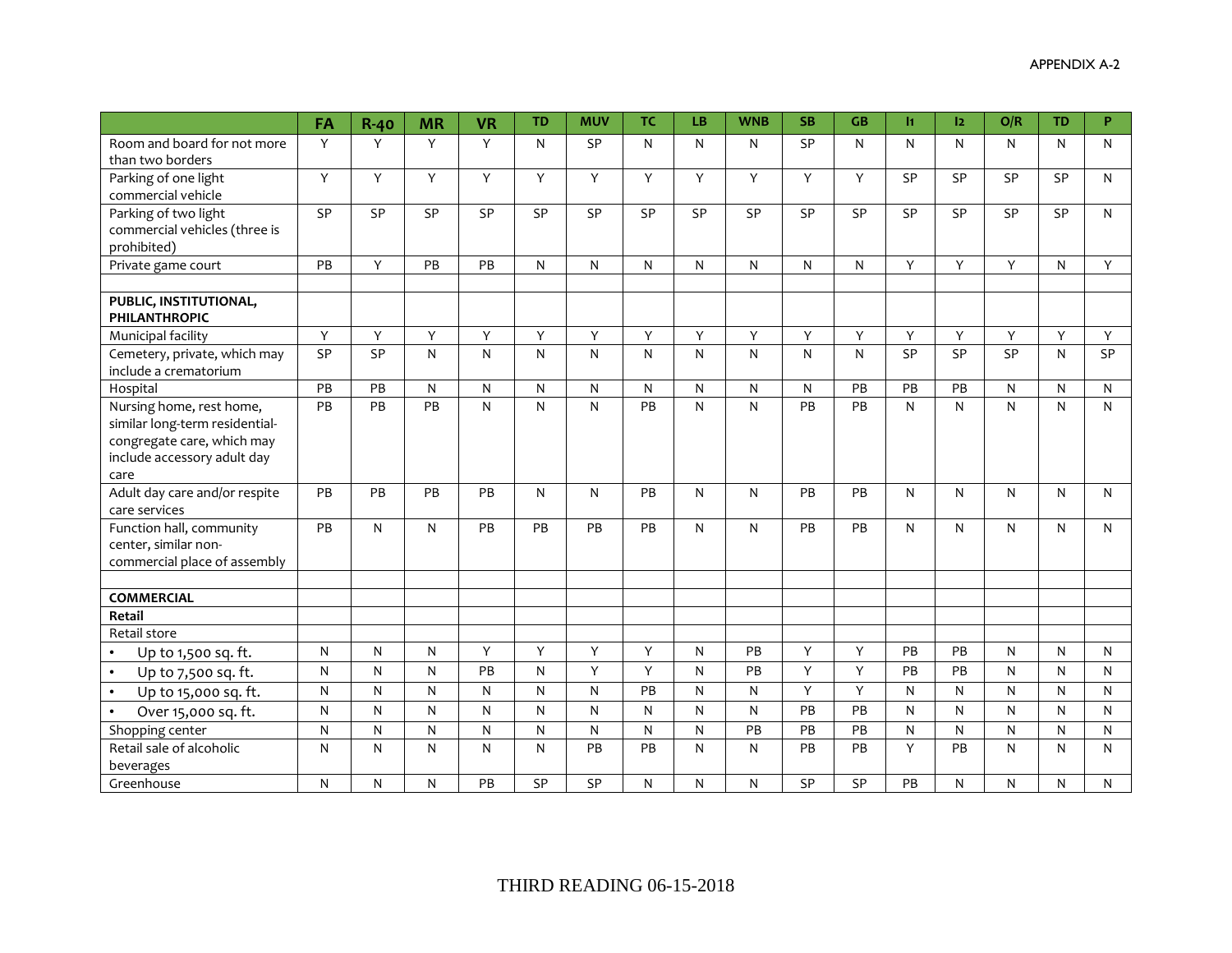|                                                                                                                                                                                                        | FA | $R-40$ | <b>MR</b>    | <b>VR</b> | <b>TD</b> | <b>MUV</b>   | <b>TC</b>    | <b>LB</b> | <b>WNB</b>   | <b>SB</b> | <b>GB</b> | I1 | 12        | O/R          | <b>TD</b>    | P |
|--------------------------------------------------------------------------------------------------------------------------------------------------------------------------------------------------------|----|--------|--------------|-----------|-----------|--------------|--------------|-----------|--------------|-----------|-----------|----|-----------|--------------|--------------|---|
| Automotive sales, leasing, and<br>service, including sale of<br>automotive supplies                                                                                                                    | N  | N      | $\mathsf{N}$ | N         | N         | PB           | $\mathsf{N}$ | N         | N            | PB        | PB        | N  | N         | N            | $\mathsf{N}$ | N |
| Gasoline service station,<br>which may include a<br>convenience store not<br>exceeding 2,500 sq. ft. or<br>accessory light auto service                                                                | N  | N      | $\mathsf{N}$ | N         | N         | $\mathsf{N}$ | $\mathsf{N}$ | N         | N            | PB        | PB        | PB | N         | N            | $\mathsf{N}$ | N |
| Car wash                                                                                                                                                                                               | N  | N      | $\mathsf{N}$ | N         | N         | N            | $\mathsf{N}$ | N         | N            | PB        | PB        | N  | N         | N            | N            | N |
| Auto body shop, auto repair<br>facility                                                                                                                                                                |    |        |              |           |           |              |              |           |              |           |           | PB | ${\sf N}$ | $\mathsf{N}$ | $\mathsf{N}$ | N |
| Commercial parking lot or<br>parking garage                                                                                                                                                            |    |        |              |           | N         | N            | PB           | N         | N            | N         | N         | Y  | PB        | Y            | N            | N |
| Taxi or limousine service                                                                                                                                                                              | N  | N      | $\mathsf{N}$ | N         | N         | SP           | $\mathsf{N}$ | <b>SP</b> | N            | SP        | <b>SP</b> | SP | SP        | N            | $\mathsf{N}$ | N |
| Office park or industrial<br>support services and facilities<br>intended primarily for the<br>convenience of employees,<br>e.g., limited retail, food<br>services, and personal<br>services (Sec. 7.3) | N  | N      | ${\sf N}$    | N         | N         | $\mathsf{N}$ | $\mathsf{N}$ | N         | $\mathsf{N}$ | N         | N         | N  | N         | PB           | $\mathsf{N}$ | N |
| Office, Professional Use                                                                                                                                                                               |    |        |              |           |           |              |              |           |              |           |           |    |           |              |              |   |
| Personal service<br>establishment                                                                                                                                                                      | N  | N      | $\mathsf{N}$ | Y         | Y         | Y            | Y            | Y         | PB           | Y         | Y         | N  | N         | N            | $\mathsf{N}$ | N |
| Business or professional<br>office, excluding medical<br>office                                                                                                                                        | N  | N      | $\mathsf{N}$ | Y         | PB        | Y            | Y            | Υ         | PB           | Y         | Y         | Y  | Y         | Y            | $\mathsf{N}$ | N |
| <b>Bank</b>                                                                                                                                                                                            | N  | N      | N            | Y         | PB        | Y            | Y            | PB        | PB           | Y         | Y         | Y  | Υ         | Υ            | N            | N |
| Medical, dental, or other<br>health service provider, or<br>outpatient health clinic                                                                                                                   |    |        |              |           | PB        | PB           | PB           | PB        | PB           | PB        | Y         | Y  | Y         | Y            | N            | N |
| <b>Hospitality, Food Service</b>                                                                                                                                                                       |    |        |              |           |           |              |              |           |              |           |           |    |           |              |              |   |
| Restaurant, which may<br>include outdoor seating on an<br>adjacent patio; no drive-<br>through service                                                                                                 | N  | N      | ${\sf N}$    | ${\sf N}$ | N         | Y            | Y            | Y         | PB           | Y         | Y         | N  | N         | S.7.3        | $\mathsf{N}$ | N |
| Restaurant with drive-through<br>service, not exceeding 4,000<br>sq. ft.                                                                                                                               | N  | N      | $\mathsf{N}$ | PB        | N         | PB           | $\mathsf{N}$ | N         | N            | N         | Y         | N  | N         | N            | $\mathsf{N}$ | N |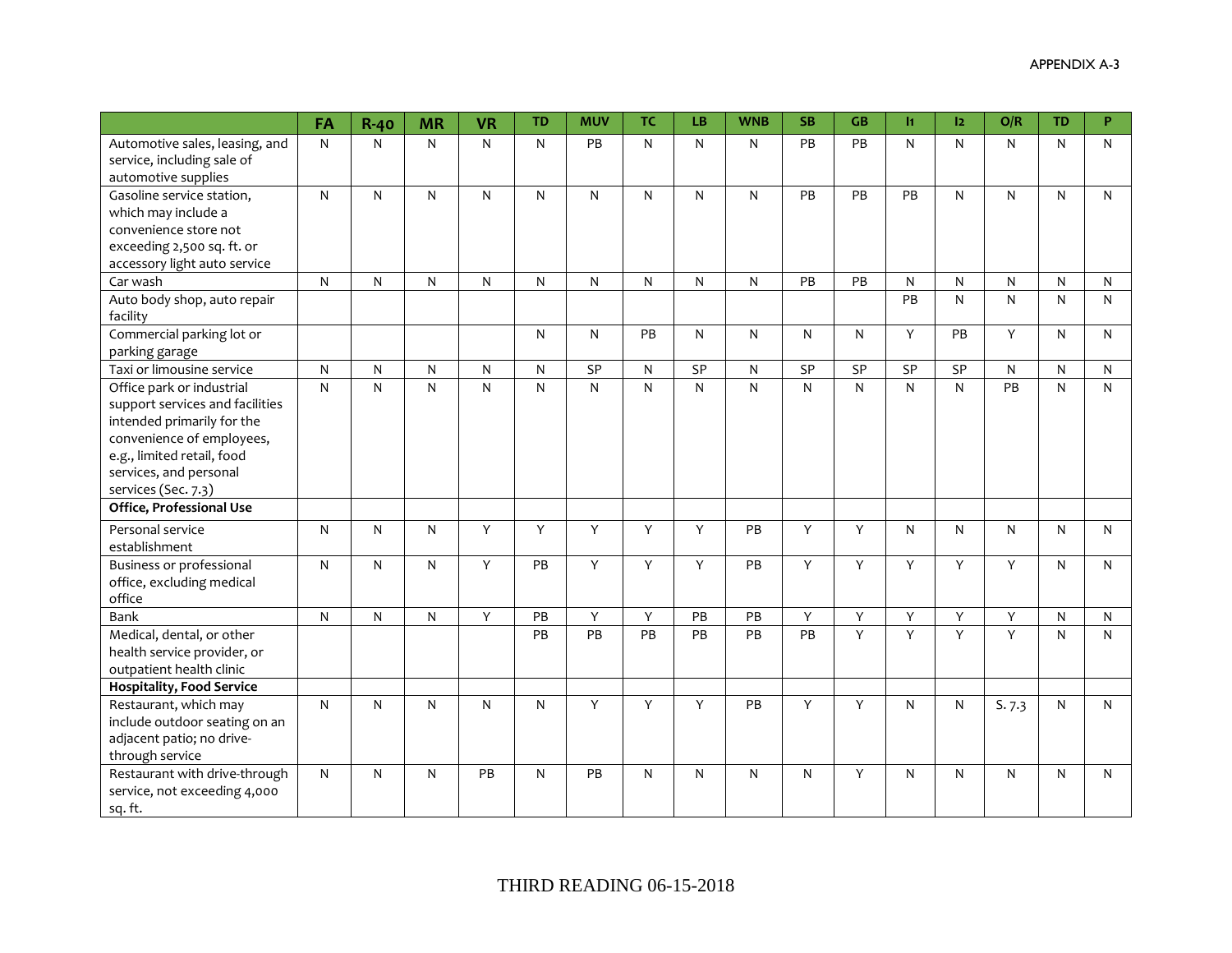|                                    | FA        | $R-40$       | <b>MR</b>      | <b>VR</b>       | <b>TD</b>    | <b>MUV</b>   | <b>TC</b>    | <b>LB</b> | <b>WNB</b>      | <b>SB</b>    | <b>GB</b> | I1        | 2               | O/R                     | <b>TD</b>    | P  |
|------------------------------------|-----------|--------------|----------------|-----------------|--------------|--------------|--------------|-----------|-----------------|--------------|-----------|-----------|-----------------|-------------------------|--------------|----|
| Deli, ice cream shop, or similar   | N         | N            | N              | PB              | Υ            | Y            | Y            | Y         | Y               | Y            | Y         | N         | N               | S.7.3                   | N            | N  |
| small food service                 |           |              |                |                 |              |              |              |           |                 |              |           |           |                 |                         |              |    |
| establishment, which may           |           |              |                |                 |              |              |              |           |                 |              |           |           |                 |                         |              |    |
| include walk-in/take-out           |           |              |                |                 |              |              |              |           |                 |              |           |           |                 |                         |              |    |
| service; not exceeding 1,200       |           |              |                |                 |              |              |              |           |                 |              |           |           |                 |                         |              |    |
| sq. ft.                            |           |              |                |                 |              |              |              |           |                 |              |           |           |                 |                         |              |    |
| Bakery, craft shop, custom         | N         | N            | $\mathsf{N}$   | PB              | Y            | Y            | Y            | N         | Y               | Y            | Y         | PB        | PB              | PB                      | N            | N  |
| manufacturing, limited to          |           |              |                |                 |              |              |              |           |                 |              |           |           |                 |                         |              |    |
| production of goods sold at        |           |              |                |                 |              |              |              |           |                 |              |           |           |                 |                         |              |    |
| retail only on the premises        |           |              |                |                 |              |              |              |           |                 |              |           |           |                 |                         |              |    |
| Bed & breakfast                    | N         | PB           | PB             | Y               | Y            | Y            | Y            | Y         | SP              | Y            | Y         | N         | $\mathsf{N}$    | N                       | N            | N  |
| Inn                                | N         | N            | $\mathsf{N}$   | Υ               | $\mathsf{N}$ | Y            | Y            | PB        | N               | PB           | Y         | N         | ${\sf N}$       | ${\sf N}$               | $\mathsf{N}$ | N  |
| Hotel or motel, with or            | N         | $\mathsf{N}$ | N              | $\overline{PB}$ | N            | PB           | PB           | N         | N               | N            | PB        | PB        | PB              | PB                      | N            | N  |
| without conference facilities      |           |              |                |                 |              |              |              |           |                 |              |           |           |                 |                         |              |    |
| <b>Public Services</b>             |           |              |                |                 |              |              |              |           |                 |              |           |           |                 |                         |              |    |
| Postal service                     | ${\sf N}$ | N            | $\mathsf{N}$   | ${\sf N}$       | PB           | PB           | Y            | PB        | $\mathsf{N}$    | Y            | Y         | PB        | PB              | 7.3                     | N            | N  |
| Fraternal or membership            | N         | N            | $\mathsf{N}$   | N               | PB           | Y            | Y            | PB        | $\overline{PB}$ | $\mathsf{Y}$ | Y         | SP        | $\overline{SP}$ | $\mathsf{N}$            | $\mathsf{N}$ | N  |
| organization; professional or      |           |              |                |                 |              |              |              |           |                 |              |           |           |                 |                         |              |    |
| trade organization                 |           |              |                |                 |              |              |              |           |                 |              |           |           |                 |                         |              |    |
| Funeral home                       | N         | N            | $\mathsf{N}$   | N               | N            | PB           | PB           | N         | $\mathsf{N}$    | PB           | PB        | PB        | PB              | N                       | $\mathsf{N}$ | N  |
| Non-exempt educational use         | N         | N            | ${\sf N}$      | N               | N            | PB           | $\mathsf{N}$ | PB        | PB              | Y            | Y         | PB        | PB              | PB                      | N            | N  |
| Sheltered bus stop                 | SP        | SP           | SP             | SP              | SP           | Y            | Y            | SP        | SP              | Y            | Υ         | Y         | Y               | Y                       | N            | N  |
| <b>Essential services</b>          | PB        | PB           | PB             | PB              | PB           | PB           | PB           | PB        | PB              | PB           | PB        | PB        | PB              | PB                      | PB           | PB |
| <b>Culture, Entertainment Uses</b> |           |              |                |                 |              |              |              |           |                 |              |           |           |                 |                         |              |    |
| Museum or art gallery              | PB        | N            | $\mathsf{N}$   | Y               | Y            | Y            | Y            | Y         | Y               | Y            | Y         | Y         | PB              | Y                       | N            | N  |
| Cinema                             | N         | N            | $\mathsf{N}$   | PB              | N            | PB           | PB           | N         | $\mathsf{N}$    | PB           | Y         | Y         | N               | PB                      | $\mathsf{N}$ | N  |
| Theatre for live performing        | N         | N            | $\mathsf{N}$   | PB              | PB           | PB           | PB           | N         | $\mathsf{N}$    | PB           | Y         | Y         | N               | PB                      | N            | N  |
| arts (dance, music, dramatic       |           |              |                |                 |              |              |              |           |                 |              |           |           |                 |                         |              |    |
| productions, etc.)                 |           |              |                |                 |              |              |              |           |                 |              |           |           |                 |                         |              |    |
| <b>Commercial Recreation</b>       |           |              |                |                 |              |              |              |           |                 |              |           |           |                 |                         |              |    |
| Bowling, ice skating, roller       | N         | N            | $\mathsf{N}$   | PB              | N            | PB           | $\mathsf{N}$ | N         | $\mathsf{N}$    | Y            | Y         | PB        | PB              | N                       | $\mathsf{N}$ | N  |
| skating rink                       |           |              |                |                 |              |              |              |           |                 |              |           |           |                 |                         |              |    |
| Gym or athletic club,              | N         | N            | $\mathsf{N}$   | PB              | PB           | PB           | PB           | PB        | PB              | Y            | Y         | Y         | Y               | 7.3                     | $\mathsf{N}$ | N  |
| commercial tennis club             |           |              |                |                 |              |              |              |           |                 |              |           |           |                 |                         |              |    |
| Golf course                        | N         | <b>PB</b>    | $\mathsf{N}$   | N               | N            | N            | N            | N         | N               | N            | N         | N         | N               | N                       | N            | PB |
| Non-exempt riding stable           | N         | PB           | PB             | SPB             | N            | SP           | ${\sf N}$    | N         | N               | Y            | Y         | N         | ${\sf N}$       | ${\sf N}$               | N            | N  |
| Miniature golf                     | ${\sf N}$ | N            | $\overline{N}$ | ${\sf N}$       | N            | $\mathsf{N}$ | ${\sf N}$    | N         | ${\sf N}$       | ${\sf N}$    | PB        | ${\sf N}$ | ${\sf N}$       | $\overline{\mathsf{N}}$ | $\mathsf{N}$ | N  |
| Camping facility with              | N         | N            | $\mathsf{N}$   | N               | N            | N            | $\mathsf{N}$ | N         | N               | N            | N         | N         | N               | N                       | N            | PB |
| accommodations for tents,          |           |              |                |                 |              |              |              |           |                 |              |           |           |                 |                         |              |    |